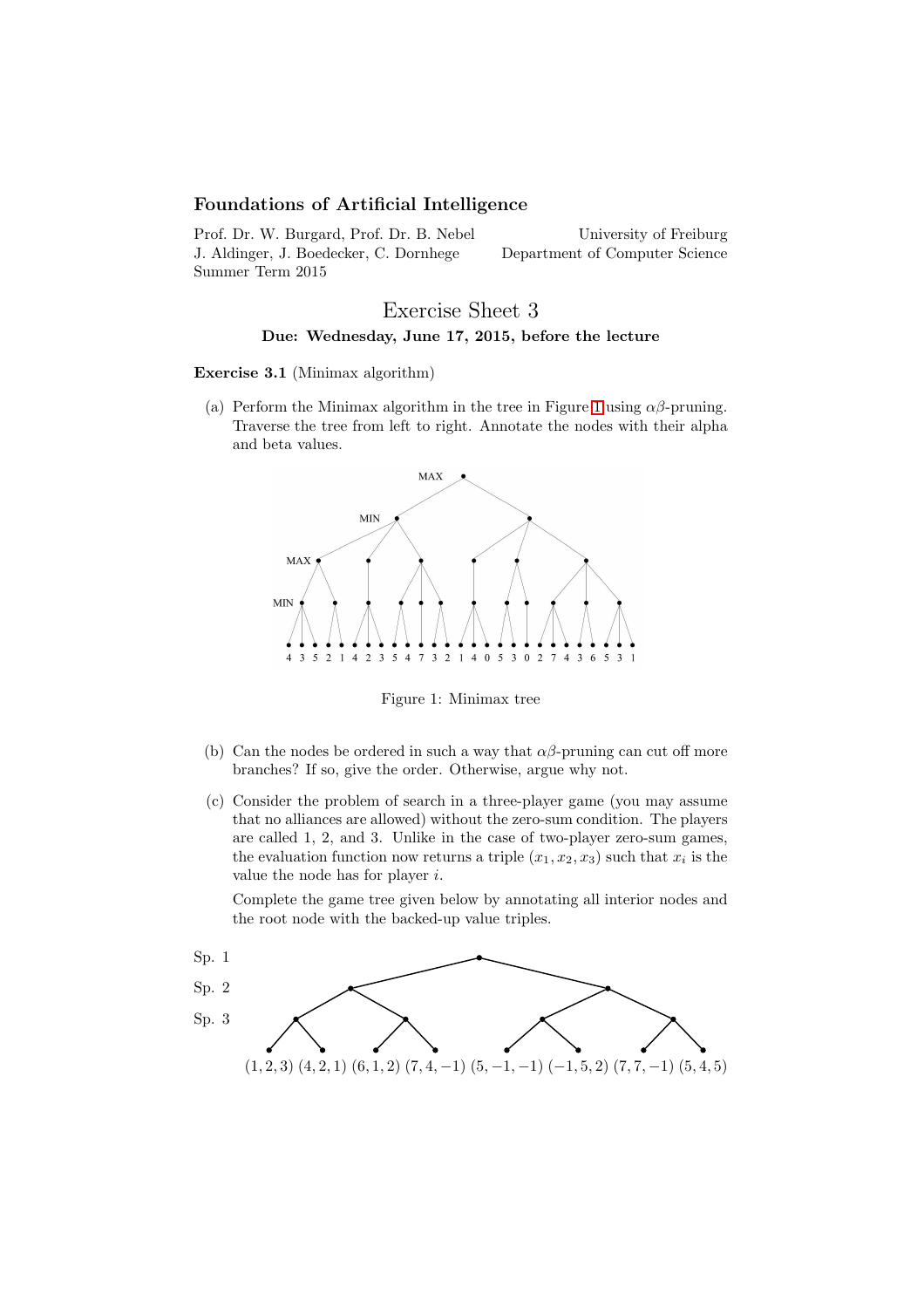#### Exercise 3.2 (Satisfiability, Models)

- (a) Decide for each of the following propositions whether they are valid, satisfiable or neither valid nor satisfiable.
	- (i)  $Smoke \Rightarrow Smoke$
	- (ii)  $Smoke \Rightarrow Fire$
	- (iii)  $(Smoke \Rightarrow Fire) \Rightarrow (\neg Fire \Rightarrow \neg Smoke)$
	- (iv)  $(Smoke \Rightarrow Fire) \Rightarrow ((Smoke \land Heat) \Rightarrow Fire)$
	- (v)  $The Best TeamWins \Leftrightarrow GermanyWinsWorldCup$
- (b) Consider a vocabulary with only four propositions, A, B, C, and D. How many models are there for the following formulae? Explain.
	- (i)  $(A \wedge B) \vee (B \wedge C)$
	- (ii)  $A \vee B$
	- (iii)  $(A \leftrightarrow B) \land (B \leftrightarrow C)$

### Exercise 3.3 (CNF Transformation, Resolution Method)

The following transformation rules hold, whereby propositional formulae can be transformed into equivalent formulae. Here,  $\varphi$ ,  $\psi$ , and  $\chi$  are arbitrary propositional formulae:

$$
\neg \neg \varphi \equiv \varphi \tag{1}
$$

$$
\neg(\varphi \lor \psi) \equiv \neg \varphi \land \neg \psi \tag{2}
$$

$$
\varphi \lor (\psi \land \chi) \equiv (\varphi \lor \psi) \land (\varphi \lor \chi) \tag{3}
$$

$$
\neg(\varphi \land \psi) \equiv \neg\varphi \lor \neg\psi \tag{4}
$$

$$
\varphi \wedge (\psi \vee \chi) \equiv (\varphi \wedge \psi) \vee (\varphi \wedge \chi) \tag{5}
$$

Additionally, the operators  $\vee$  and  $\wedge$  are associative and commutative.

Consider the formula  $((C \land \neg B) \leftrightarrow A) \land (\neg C \to A)$ .

- (a) Transform the formula into a clause set  $K$  using the CNF transformation rules. Write down the steps.
- (b) Afterwards, using the resolution method, show that  $K \models (\neg B \rightarrow (A \land C))$ holds.

#### Exercise 3.4 (Davis-Putnam Procedure)

Use the Davis-Putnam procedure to compute models for the following clause sets or to prove that no model exists. Whenever possible, apply the *pure symbol* heuristic (i.e. assignment of the corresponding value to variables always occurring with the same polarity) and unit propagation. At each step, indicate which rule you have applied.

- (a)  $\{ \{P, \neg Q\}, \{\neg P, Q\}, \{Q, \neg R\}, \{S\}, \{\neg S, \neg Q, \neg R\}, \{S, R\} \}$
- (b)  $\{\{P,Q,S,T\},\{P,S,\neg T\},\{Q,\neg S,T\},\{P,\neg S,\neg T\},\{P,\neg Q\},\{\neg R,\neg P\},\{R\}\}\$